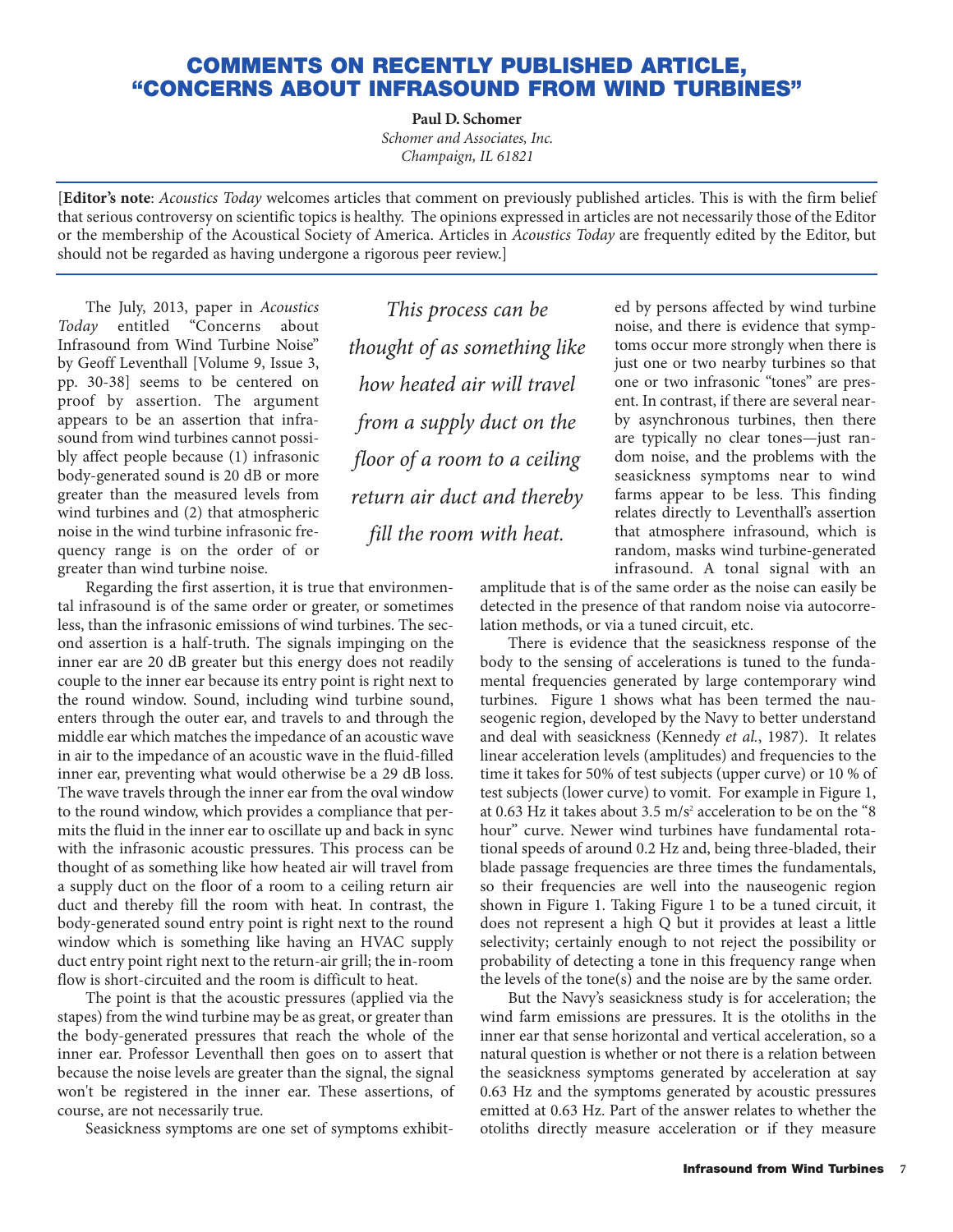force generated by the inertia of a mass. The answer is that both otoliths measure force generated by an inertial mass (Grant and Best, 1987), and that the utricular otolith which measures primarily horizontal acceleration responds to the force generated by an inertial mass virtually identically to the way it would respond when immersed in acoustic pressure. As recent research has shown



*Figure 1. The Navy's nauseogenic region (after Kennedy* et al*., 1987)*

(Uzun-Coruhlu *et al.* 2007), this result occurs because, the utricular otolith is only "hinged" to the temporal bone, whereas the saccular otolith and the classical model for both otoliths has their whole base firmly attached to the temporal bone (Grant and Best). In the classical model, the base contains the hair cells which extend into a gel region that sits above the base. Above the gel region is a region filled with calcium carbonate crystals called otoconia, such that this layer has about double the density of the gel layer and the fluids that fill the inner ear. So acceleration of this mass creates shear forces in the gel layer and these forces cause the hair cells to generate signals. But in the utricular otolith variations in the outer surface properties will result in localized stretching either as a result of the inertial mass or its being "immersed" in a pressure field.

One can show that the force generated on the otolith is roughly identical between an acoustic pressure of 70 dB at 0.6 Hz and an acceleration of 2  $m/s^2$  at 0.6 Hz. So we have the following facts: (1) The otoliths sense acceleration in the region of about 10 Hz and below, (2) Accelerations of about 2  $m/s<sup>2</sup>$ generate about the same force on the otoliths as do acoustic pressures of about 70 dB, (3) The utricular otolith senses force in about the same way for both acceleration and pressure and (4) There is evidence of a tuned response to accelerations that relate to seasickness. Therefore we come to two questions. The first question is, if the otoliths sense force generated by acceleration of a mass virtually identically to how they sense the force generated by acoustic pressures, and the force generated is essentially the same between moderate wind turbine pressures and moderate accelerations, how does the ear sense these accelerations if it cannot sense acoustic pressures that create the same force; both in the presence of the same atmospheric noise? The second question is to what extent does signal processing in the ear and/or in the brain play in the detection of these signals? From the ability of the utricular otolith to sense the force resulting from acceleration in the presence of random acoustic noise, one would expect the same signal processing to detect signals generated by the same otolith in the same way by an acoustic tone in the presence of the same random acoustic noise. Moreover, as Figure 1 shows, current wind turbine frequencies are well into the frequency range of what can be

thought of as a tuned filter that affects the prevalence of seasickness.

In terms of the ear/brain signal processing capability, the entire inner ear occupies 1 to 2 cubic centimeters and essentially performs a Fourier transform of audio signals, senses linear acceleration in three directions in addition to the acceleration due to gravity, senses angular acceleration on three orthogonal axes, and for

noise immunity the sensing of angular acceleration and horizontal acceleration operate push-pull between the two ears. So the assertion that the ear detects signals in the presence of noise with no tuned circuit or "smart" signal processing is a questionable assertion.

The second assertion is that internal body-generated infrasound is in the same frequency range as is the wind turbine infrasound, and is higher in level by 20 dB or more. As noted, these signals enter the inner ear right next to the round window and couple only a fraction of their available energies to the full space of the inner ear. And again, the assertion is that it is a "dumb ear" and a "dumb brain", both using just the levels of the signal (wind-turbine-generated acoustic pressures) and the level of the noise, both without any signal processing. But in this case, unlike the random atmospheric noise case, the body generates the heartbeat and regulates respiration; the brain knows when these signals are occurring. Professor Leventhall's assertion, with absolute certainty, is that the brain doesn't use this information.

Professor Leventhall goes on to assert with absolute certainty that no problems are generated by low frequency sound whatsoever, and rather that all of the public outcries result from people being told that they have a problem. He decries people who have spoken out that there is a problem, but says nothing of the wind developers that have told the public that the sound is "less than a quiet refrigerator." The point is that for every extreme individual opposed to wind farms there are equal actions by proponents of wind farms. The proponents use what can only be termed "scientific spin" with such slogans as "If you can't hear it, it can't hurt you." As if, if you can't hear ultrasonic noises, they can't hurt you, or if you can't see infrared or X-rays, they can't hurt you. The situation is rapidly becoming airport-esque. Soon the siting of every new wind farm will be a battle like the siting of a new airport or even just a new runway. The answer is there is truth on all sides. Certainly some people are influenced by what they read and hear and their response is partially or even fully based on non-acoustic factors. But the assertion that every single person world-wide is being affected only by non-acoustic factors in totally unfounded.

The solution can only come from a broad research pro-